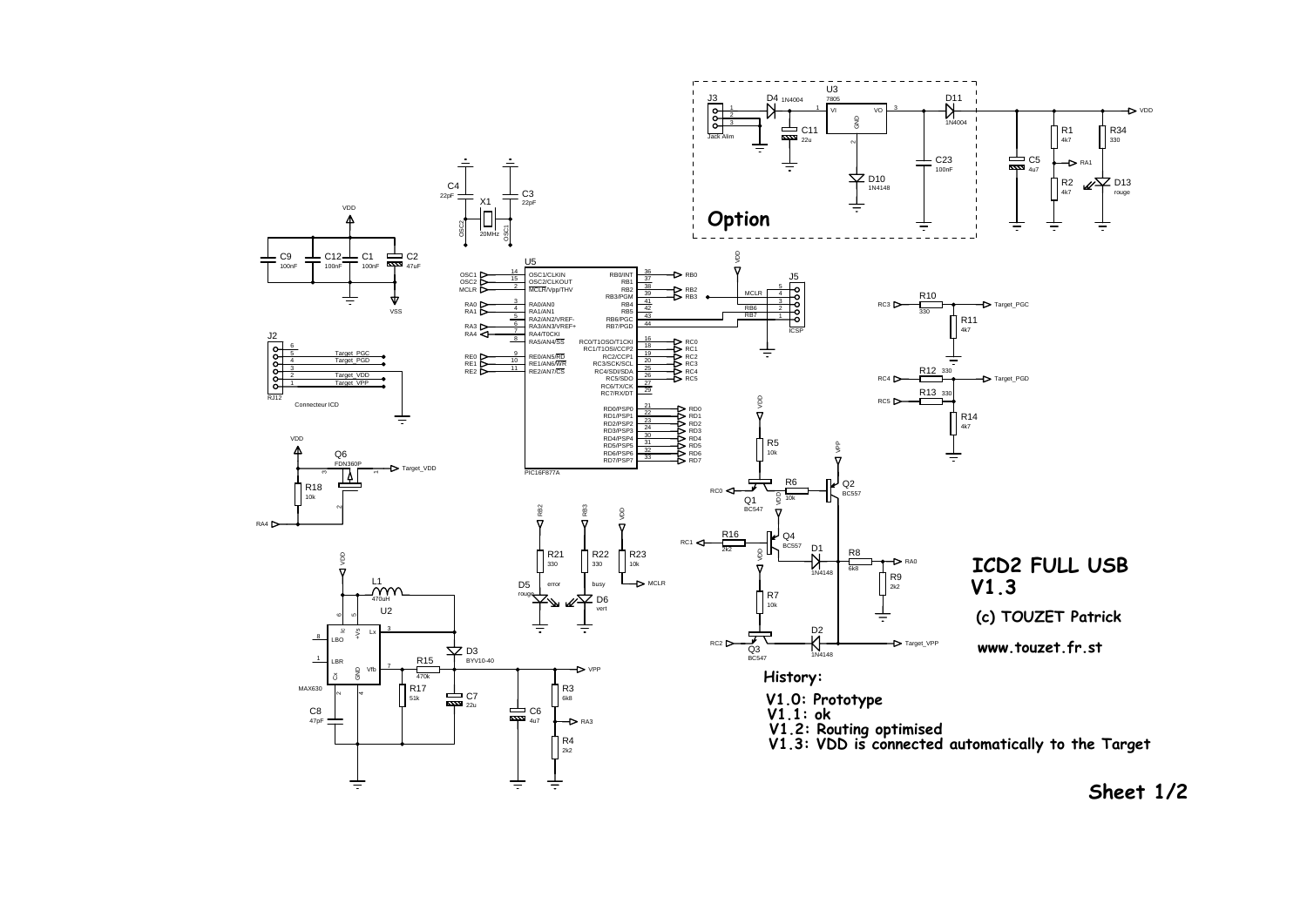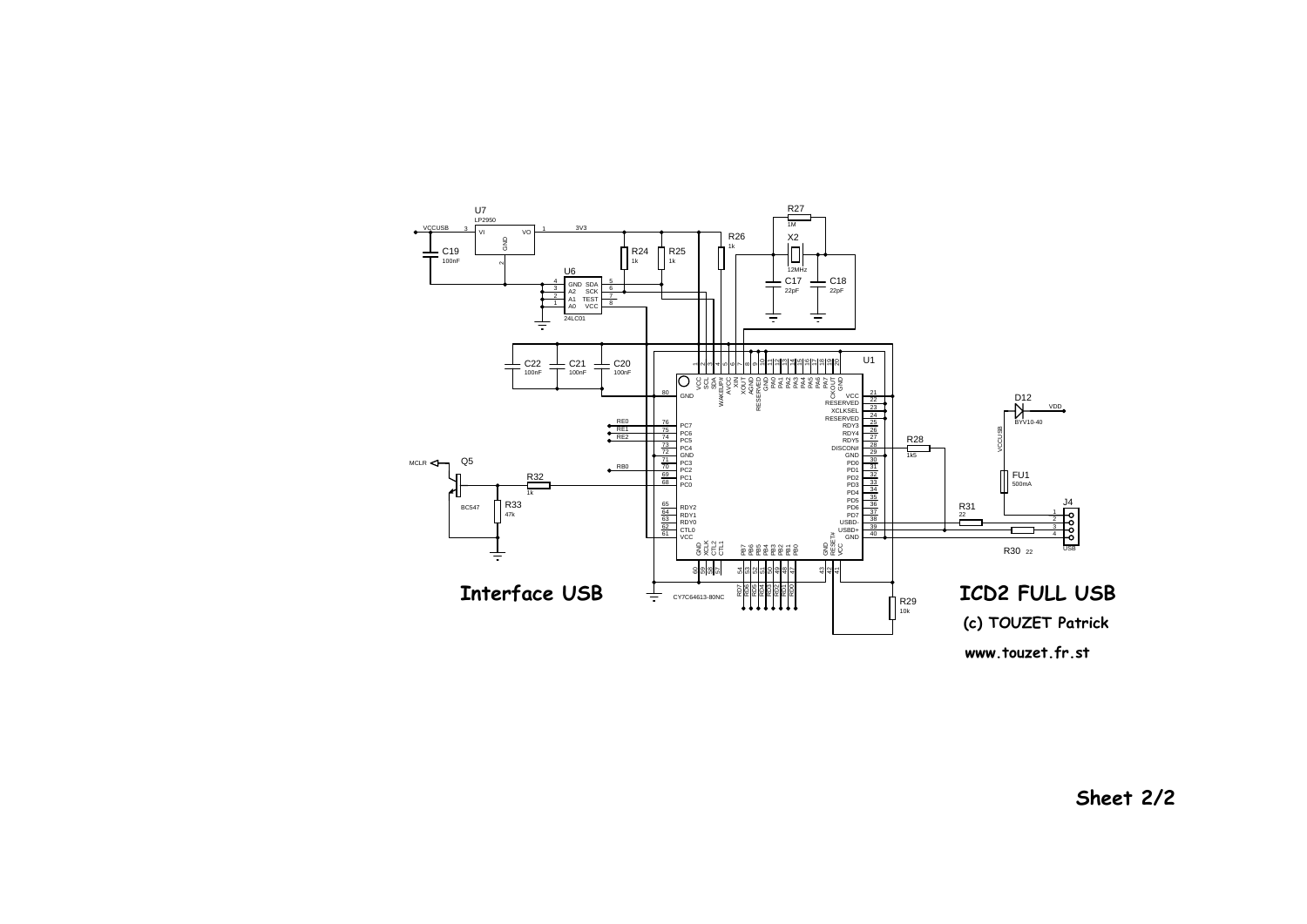| QTY O                                                                                 | <b>PART-REFS</b>                                                                                                                                                                         |  | ICD2 V1.3 Liste des composants. txt<br>VALUE                                    | PACKAGE                                                                                            |
|---------------------------------------------------------------------------------------|------------------------------------------------------------------------------------------------------------------------------------------------------------------------------------------|--|---------------------------------------------------------------------------------|----------------------------------------------------------------------------------------------------|
| Resistors 1/4w sauf cms                                                               |                                                                                                                                                                                          |  |                                                                                 |                                                                                                    |
| 4<br>$\overline{c}$<br>$\overline{c}$<br>4<br>$\mathbf 1$<br>5<br>$\overline{1}$      | R <sub>1</sub> , R <sub>2</sub> , R <sub>11</sub> , R <sub>14</sub><br>R <sub>3</sub> , R <sub>8</sub><br>R4, R16<br>R5, R6, R7, R29<br>R9<br>R10, R12, R13, R21, R22<br>R <sub>15</sub> |  | 4k7<br>6k8<br>2k2<br>10k<br>2k2<br>330<br>470k                                  | $\mathsf{cm}\mathsf{s}$                                                                            |
| 1<br>$\overline{\mathbf{c}}$<br>$\overline{c}$<br>$\overline{c}$<br>$\mathbf{1}$<br>1 | R <sub>17</sub><br>R18, R23<br>R24, R25<br>R26, R32<br>R <sub>27</sub><br><b>R28</b>                                                                                                     |  | 51k<br>10k<br>1k<br>1k<br>1M<br>1k5                                             | $\mathsf{cm}\mathsf{s}$<br>$\mathsf{cm}\mathsf{s}$<br>$\mathsf{cm}\mathsf{s}$                      |
| $\boldsymbol{2}$<br>$\mathbf{1}$<br>1                                                 | R <sub>30</sub> , R <sub>31</sub><br>R33<br>R34                                                                                                                                          |  | 22<br>47 <sub>k</sub><br>330                                                    |                                                                                                    |
| Capaci tors                                                                           |                                                                                                                                                                                          |  |                                                                                 |                                                                                                    |
| 6<br>$\mathbf{1}$<br>4<br>$\frac{2}{2}$<br>$\mathbf{1}$<br>$\overline{2}$             | C1, C9, C19-C22<br>C <sub>2</sub><br>C3, C4, C17, C18<br>C5, C6<br>C7, C11<br>C <sub>8</sub><br>C <sub>12</sub> , C <sub>23</sub>                                                        |  | 100 <sub>n</sub> F<br>47uF<br>22pF<br>4u7.<br>22u<br>47pF<br>100 <sub>n</sub> F | $\mathsf{cm}\mathsf{s}$<br>25V<br>$\mathsf{cm}\mathsf{s}$<br>25V<br>25V<br>$\mathsf{cm}\mathsf{s}$ |
| Integrated Circuits                                                                   |                                                                                                                                                                                          |  |                                                                                 |                                                                                                    |
| 1<br>1<br>1<br>$\mathbf{1}$<br>1<br>1                                                 | U1<br>U <sub>2</sub><br>U3<br>U <sub>5</sub><br>U6<br>U7                                                                                                                                 |  | CY7C64613-80NC<br><b>MAX630</b><br>7805<br>PI C16F877A<br>24LC01<br>LP2950      | QFP80-14X14<br>DI LO8<br>T0220REG+<br>PLCC44<br>DI LO8<br>T092                                     |
| Transi stors<br>---------                                                             |                                                                                                                                                                                          |  |                                                                                 |                                                                                                    |
| 2<br>$\overline{2}$<br>$\mathbf{1}$<br>1                                              | Q1, Q3<br>Q <sub>2</sub> , Q <sub>4</sub><br>Q5<br>Q6                                                                                                                                    |  | BC547<br><b>BC557</b><br><b>BC547</b><br>FND360 or equ                          | T <sub>092</sub><br>T092<br>T092<br>S0T23                                                          |
| Di odes                                                                               |                                                                                                                                                                                          |  |                                                                                 |                                                                                                    |
| 3<br>1<br>$\mathbf{1}$<br>$\overline{c}$<br>1<br>1<br>1                               | D1, D2, D10<br>D3<br>D4<br>D5, D13<br>D6<br>D11<br>D <sub>12</sub>                                                                                                                       |  | 1N4148<br>BYV10-40<br>1N4004<br>rouge<br>vert<br>1N4004<br>BYV10-40             | LED<br>LED                                                                                         |
| Mi scel I aneous                                                                      |                                                                                                                                                                                          |  |                                                                                 |                                                                                                    |
| 1<br>1<br>1<br>1<br>1<br>1                                                            | FU1<br>J2<br>J3<br>J4<br>J <sub>5</sub><br>L1                                                                                                                                            |  | 500mA<br><b>RJ12</b><br>Jack Alim<br><b>USB</b><br>I CSP<br>470uH               | axi al<br>MODULAR6<br><b>JACKALIM</b><br>USB-B<br>CONN-SIL5                                        |
| 1<br>1                                                                                | X1<br>X2                                                                                                                                                                                 |  | 20MHz<br>12MHz                                                                  | XTAL18<br>XTAL18                                                                                   |

Page 1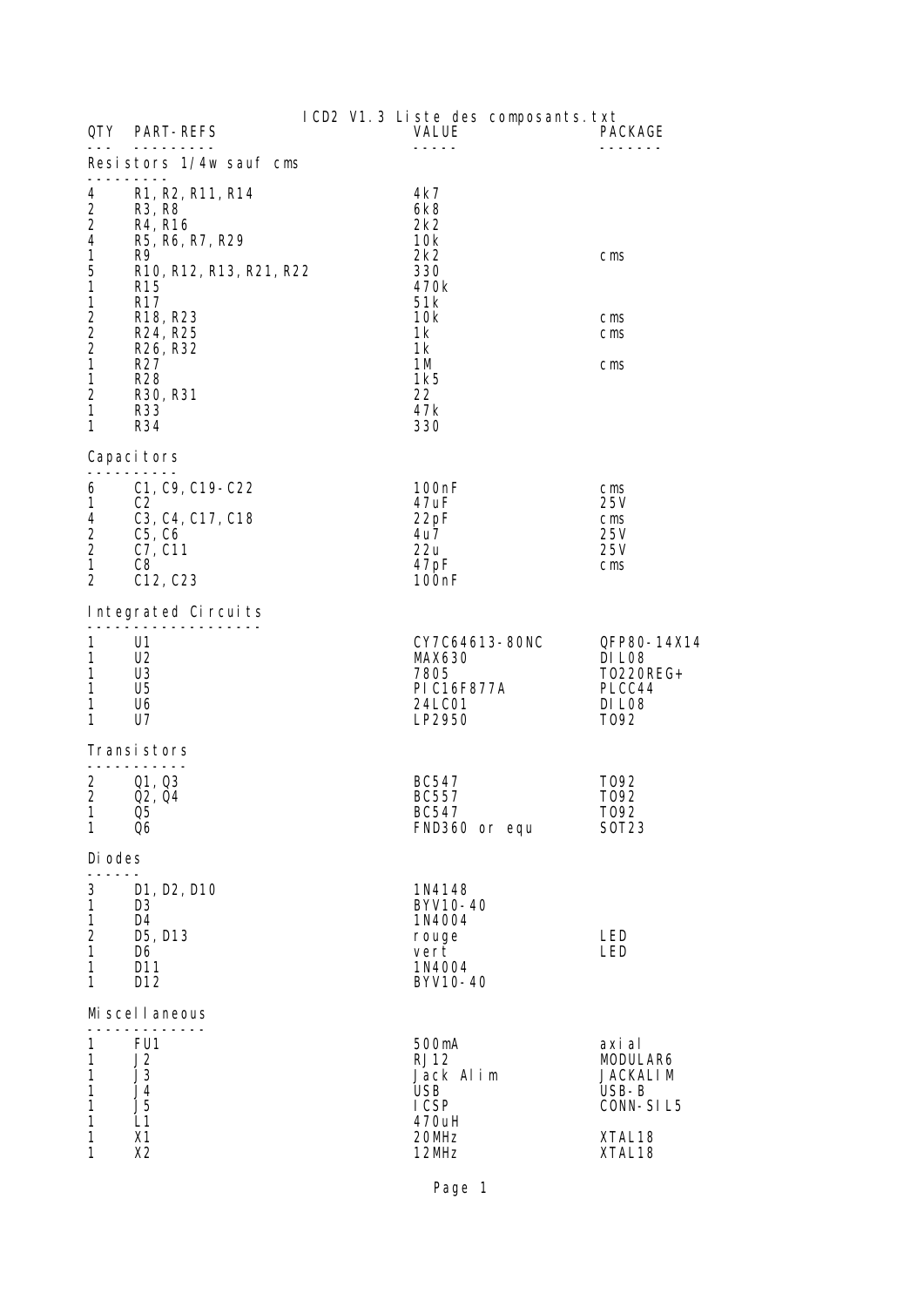



**the connectors are reversed at the ends for connect the Microchip Target module (14 Pin ICD 2 Header for example)**

**Q6, R18: placed if VDD is connected automatically to the Target**

**J6: Manual connection of VDD to the Target (when Q6, R18 omitted)**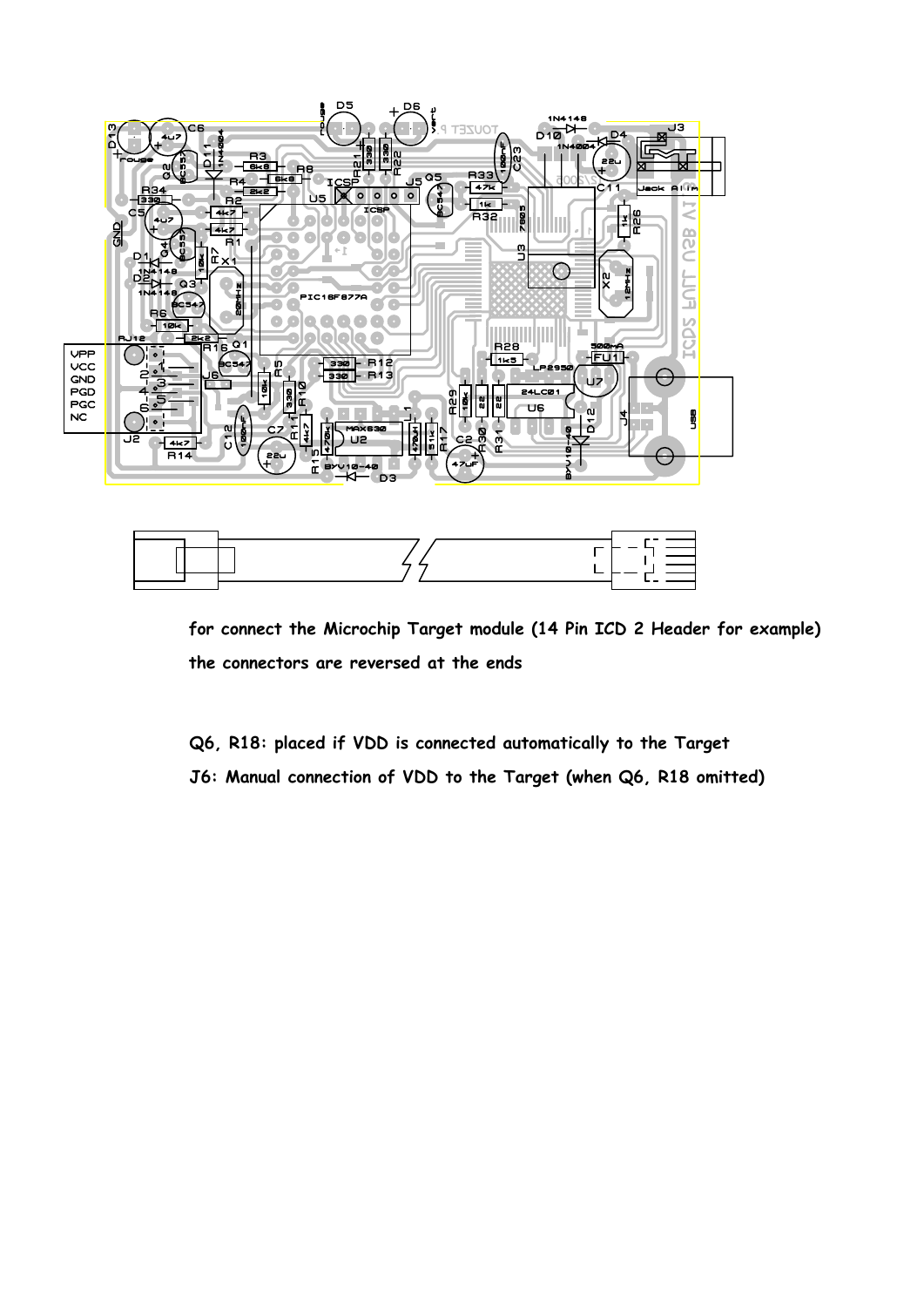